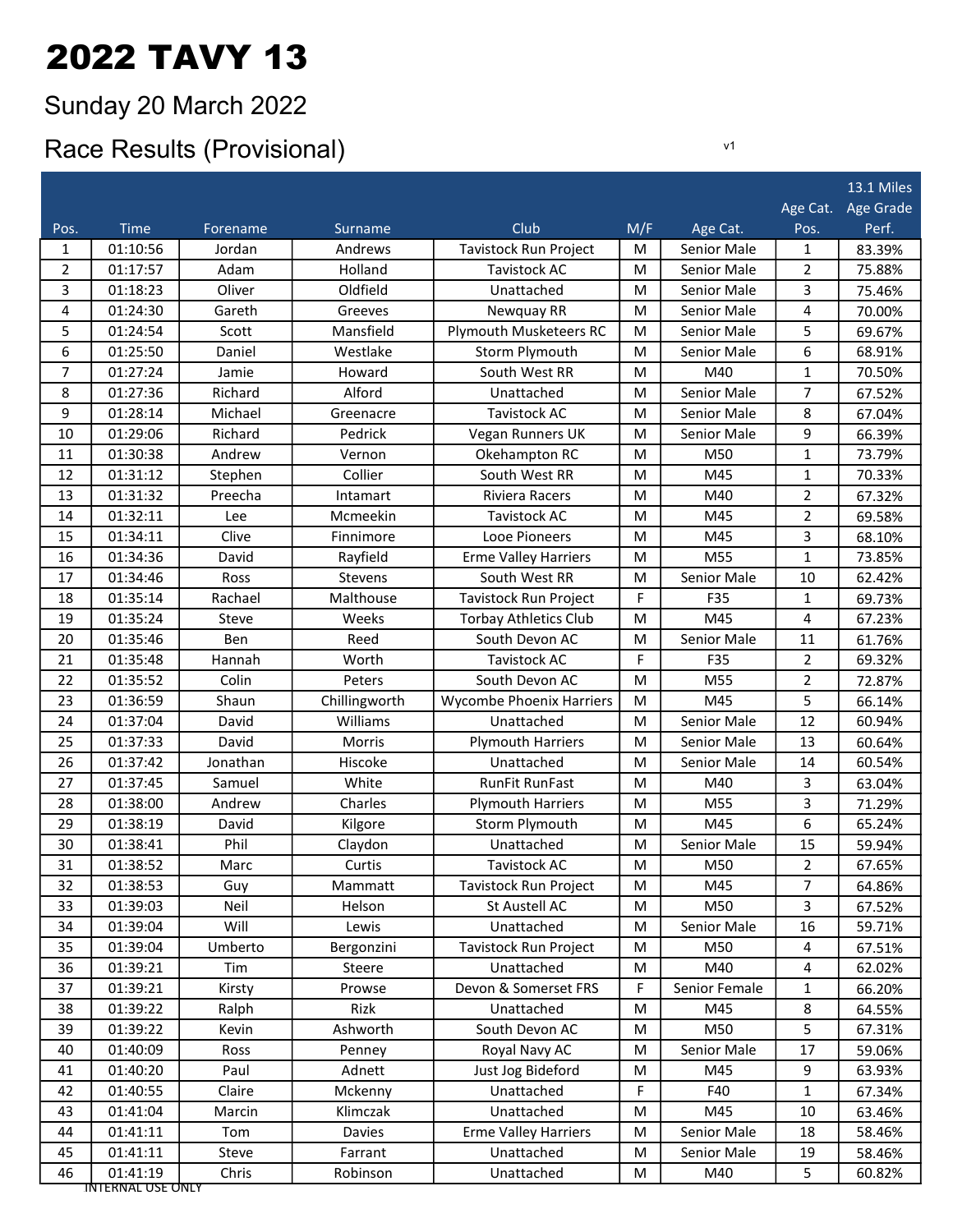| 47  | 01:41:27                  | Charlene    | Matthews       | Storm Plymouth                | F         | F35           | 3              | 65.46% |
|-----|---------------------------|-------------|----------------|-------------------------------|-----------|---------------|----------------|--------|
| 48  | 01:41:41                  | Jenny       | Jeeves         | Tavistock AC                  | F         | F50           | 1              | 73.26% |
| 49  | 01:41:42                  | <b>Nick</b> | Dixon          | Unattached                    | M         | M50           | 6              | 65.76% |
| 50  | 01:41:56                  | Sarah       | Nelson         | Unattached                    | F         | F35           | 4              | 65.14% |
| 51  | 01:42:11                  | Neil        | Squires        | Unattached                    | M         | M45           | 11             | 62.77% |
| 52  | 01:42:59                  | Danielle    | Waters         | South Devon AC                | F         | Senior Female | $\overline{2}$ | 63.86% |
| 53  | 01:43:09                  | Karl        | Schultze       | South West RR                 | M         | Senior Male   | 20             | 57.34% |
| 54  | 01:43:09                  | Mark        | Clements       | Unattached                    | M         | Senior Male   | 21             | 57.34% |
| 55  | 01:43:39                  | David       | Mccarthy       | Storm Plymouth                | M         | Senior Male   | 22             | 57.07% |
| 56  | 01:43:45                  | Jo          | Pearce         | South West RR                 | F         | F50           | $\overline{2}$ | 71.81% |
| 57  | 01:43:54                  | Greg        | May            | <b>Plymouth Harriers</b>      | M         | M50           | $\overline{7}$ | 64.37% |
| 58  | 01:44:34                  | Graham      | Reynolds       | Torbay Tri Club               | M         | M55           | 4              | 66.81% |
| 59  | 01:44:34                  | Hannah      | Warne          | Unattached                    | F         | F35           | 5              | 63.50% |
| 60  | 01:44:47                  | Sharon      | Daw            | <b>East Cornwall Harriers</b> | F         | F55           | $\mathbf{1}$   | 75.78% |
| 61  | 01:45:13                  | Alison      | Waldron        | Vegan Runners UK              | F         | F50           | 3              | 70.80% |
| 62  | 01:45:16                  | Jenny       | Bryant         | <b>Tavistock AC</b>           | F         | F50           | 4              | 70.77% |
| 63  | 01:45:29                  | Colin       | Hughes         | <b>Plymouth Musketeers RC</b> | M         | Senior Male   | 23             | 56.08% |
| 64  | 01:45:47                  | Rowan       | Green          | Unattached                    | M         | Senior Male   | 24             | 55.92% |
| 65  | 01:45:57                  | Will        | Lewis          | South Devon AC                | M         | Senior Male   | 25             | 55.83% |
| 66  | 01:45:59                  | Tracey      | Baker          | Unattached                    | F         | F55           | $\overline{2}$ | 74.92% |
| 67  | 01:46:01                  | Graham      | Trevaskis      | Unattached                    | ${\sf M}$ | M45           | 12             | 60.50% |
| 68  | 01:46:26                  | Darren      | Hocking        | Storm Plymouth                | M         | M50           | 8              | 62.84% |
| 69  | 01:46:28                  | Steve       | Cox            | Tavistock AC                  | M         | M50           | 9              | 62.82% |
| 70  | 01:46:48                  | Phil        | Bennett        | Unattached                    | M         | M55           | 5              | 65.41% |
| 71  | 01:46:51                  | Louise      | Reynolds       | South West RR                 | F         | F40           | $\overline{2}$ | 63.60% |
| 72  | 01:46:53                  | Joseph      | Murphy         | Storm Plymouth                | M         | M50           | 10             | 62.57% |
| 73  | 01:47:09                  | James       | Hills          | Unattached                    | M         | M40           | 6              | 57.51% |
| 74  | 01:47:14                  | Neil        | Hobbs          | Gloucester AC                 | M         | M55           | 6              | 65.15% |
| 75  | 01:47:24                  | James       | Shepherd       | Unattached                    | M         | Senior Male   | 26             | 55.07% |
| 76  | 01:47:24                  | Guy         | <b>Boswell</b> | Plymouth Musketeers RC        | M         | M55           | 7              | 65.05% |
| 77  | 01:47:31                  | Paul        | Bennett        | Plymouth Musketeers RC        | ${\sf M}$ | M55           | 8              | 64.98% |
| 78  | 01:47:32                  | Mike        | Gilbert        | Launceston RR                 | M         | Senior Male   | 27             | 55.01% |
| 79  | 01:48:00                  | Jenny       | Mills          | Unattached                    | F         | F70           | 1              | 91.60% |
| 80  | 01:48:04                  | Katherine   | Steer          | Tavistock AC                  | F         | F40           | 3              | 62.88% |
| 81  | 01:48:17                  | Mark        | Harrold        | Unattached                    | M         | M55           | 9              | 64.52% |
| 82  | 01:48:23                  | lain        | Mcwass         | Unattached                    | M         | Senior Male   | 28             | 54.57% |
| 83  | 01:48:28                  | Kevin       | Peart          | <b>Plymouth Harriers</b>      | M         | M45           | 13             | 59.13% |
| 84  | 01:49:19                  | Vince       | Langdon        | South Devon AC                | M         | M50           | 11             | 61.18% |
| 85  | 01:49:37                  | Antony      | Waters         | South Devon AC                | M         | M45           | 14             | 58.51% |
| 86  | 01:49:43                  | Quentin     | Gunderson      | <b>Bodmin RR</b>              | M         | M50           | 12             | 60.96% |
| 87  | 01:49:56                  | John        | <b>Bailey</b>  | Unattached                    | M         | Senior Male   | 29             | 53.81% |
| 88  | 01:49:58                  | Paula       | Ferris         | Honiton RC                    | F         | F45           | 1              | 64.18% |
| 89  | 01:50:02                  | Karl        | Meyerhoff      | Unattached                    | M         | M45           | 15             | 58.29% |
| 90  | 01:50:14                  | Katie       | Skea           | <b>Bodmin RR</b>              | F         | F40           | 4              | 61.65% |
| 91  | 01:50:24                  | James       | Hartridge      | <b>Torbay Athletics Club</b>  | M         | M55           | 10             | 63.28% |
| 92  | 01:50:40                  | Adam        | Estherby       | Unattached                    | M         | Senior Male   | 30             | 53.45% |
| 93  | 01:50:41                  | Alan        | Holifield      | Unattached                    | M         | M40           | 7              | 55.67% |
| 94  | 01:50:51                  | Keith       | Hoadley        | <b>Torrington AAC</b>         | M         | M55           | 11             | 63.02% |
| 95  | 01:50:54                  | Rob         | Scovell        | South West RR                 | M         | M45           | 16             | 57.84% |
| 96  | 01:51:20                  | Mark        | Sluggett       | Unattached                    | M         | M50           | 13             | 60.07% |
| 97  | 01:51:25                  | Richard     | Atkinson       | <b>Plymouth Harriers</b>      | M         | M50           | 14             | 60.03% |
| 98  | 01:51:41                  | Andrew      | Coates         | South West RR                 | M         | Senior Male   | 31             | 52.96% |
| 99  | 01:51:43                  | Donald      | Ladell         | Unattached                    | M         | Senior Male   | 32             | 52.95% |
| 100 | 01:51:52                  | Sarah       | Robinson       | Plymouth Musketeers RC        | F         | F45           | $\overline{2}$ | 63.09% |
| 101 | 01:51:59                  | Michael     | Richards       | Unattached                    | M         | M55           | 12             | 62.38% |
| 102 | 01:52:08                  | Christopher | Bailey         | Storm Plymouth                | M         | M40           | 8              | 54.95% |
|     | <u> INTERNAL USE ONLY</u> |             |                |                               |           |               |                |        |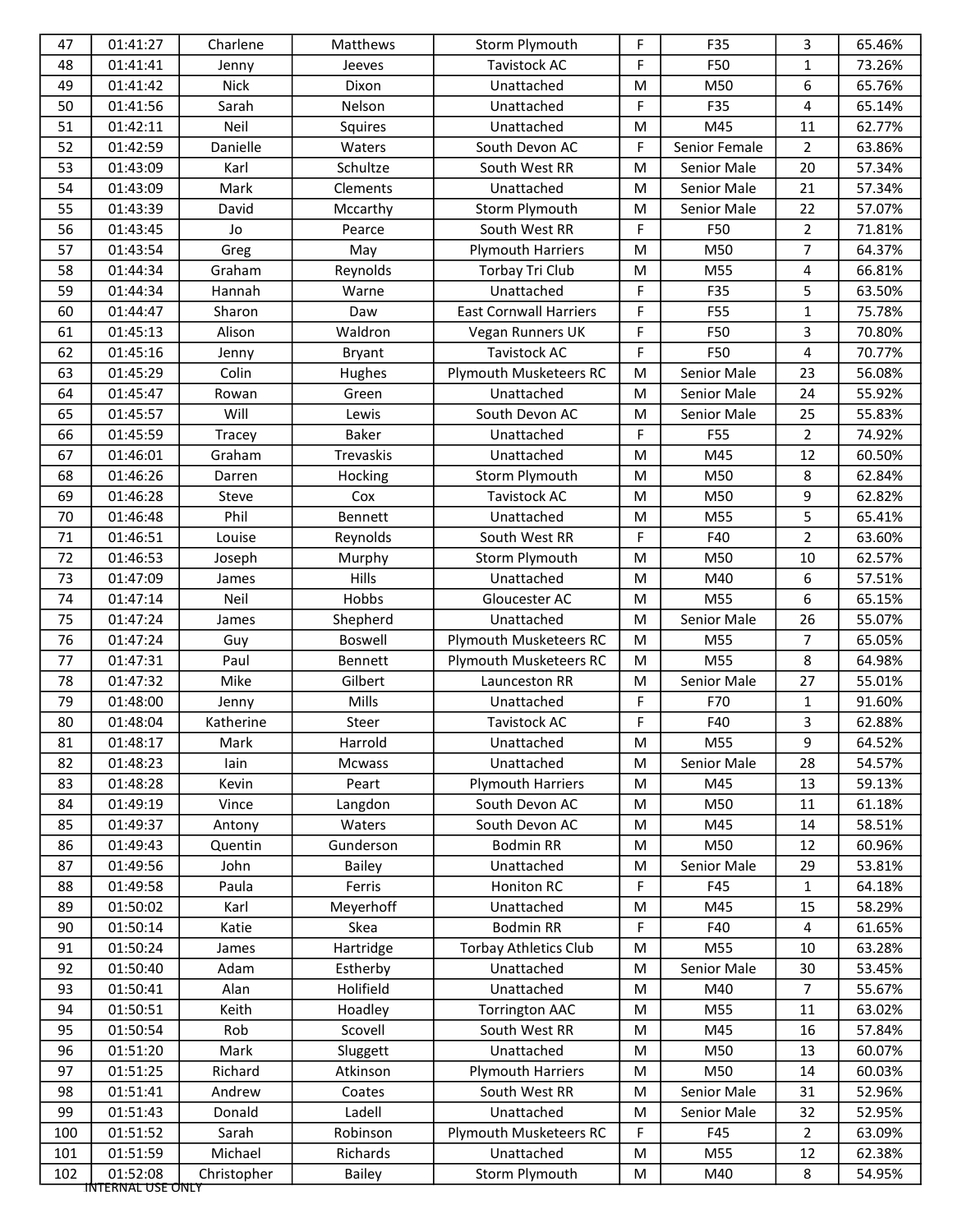| 103 | 01:52:12                 | Paul         | Holland           | <b>Maidstone Harriers</b>    | M | M55           | 13                 | 62.26% |
|-----|--------------------------|--------------|-------------------|------------------------------|---|---------------|--------------------|--------|
| 104 | 01:52:19                 | David        | Parish            | Launceston RR                | M | Senior Male   | 33                 | 52.66% |
| 105 | 01:52:33                 | Sarah        | Adnett            | Just Jog Bideford            | F | F45           | 3                  | 62.70% |
| 106 | 01:52:56                 | Mark         | Schofield         | Dartmoor Search & Rescue     | M | M50           | 15                 | 59.22% |
| 107 | 01:52:56                 | Rhys         | Byrne             | Dartmoor Search & Rescue     | M | Senior Male   | 34                 | 52.38% |
| 108 | 01:53:47                 | Alison       | Quinn             | Run Venture RC               | F | F40           | 5                  | 59.72% |
| 109 | 01:54:02                 | Rachel       | Fitzgerald        | Unattached                   | F | Senior Female | 3                  | 57.67% |
| 110 | 01:54:18                 | Claire       | Greeves           | Unattached                   | F | F35           | 6                  | 58.10% |
| 111 | 01:54:32                 | Tom          | Atwill            | South Devon AC               | M | Senior Male   | 35                 | 51.64% |
| 112 | 01:54:38                 | Matthew      | Minett            | Unattached                   | M | Senior Male   | 36                 | 51.60% |
| 113 | 01:54:48                 | <b>Nick</b>  | Phillips          | Unattached                   | M | M50           | 16                 | 58.26% |
| 114 | 01:55:04                 | Rosie        | Glazier           | South West RR                | F | Senior Female | 4                  | 57.16% |
| 115 | 01:55:14                 | Debra        | Stevens           | South West RR                | F | Senior Female | 5                  | 57.07% |
| 116 | 01:55:15                 | Murray       | Turner            | <b>Bere Alston Trekkers</b>  | M | M50           | 17                 | 58.03% |
| 117 | 01:55:33                 | Andrew       | Parsons           | Storm Plymouth               | M | M45           | 17                 | 55.51% |
| 118 | 01:55:36                 | Elizabeth    | Moore             | Unattached                   | F | F45           | 4                  | 61.05% |
| 119 | 01:56:00                 | Raegan       | Leather           | Plymouth Musketeers RC       | F | Senior Female | 6                  | 56.70% |
| 120 | 01:56:01                 | Deborah      | <b>Bennett</b>    | Plymouth Musketeers RC       | F | F50           | 5                  | 64.21% |
| 121 | 01:56:28                 | Colin        | Miller            | Ocean City RC                | M | Senior Male   | 37                 | 50.79% |
| 122 | 01:56:53                 | Stuart       | Wingfield         | Unattached                   | M | M40           | 9                  | 52.72% |
| 123 | 01:56:59                 | Paul         | Martin            | Unattached                   | M | M45           | 18                 | 54.83% |
| 124 | 01:57:22                 | Philip       | Adderley          | <b>Erme Valley Harriers</b>  | M | M45           | 19                 | 54.65% |
| 125 | 01:57:27                 | Sarah        | Turner            | <b>Tavistock AC</b>          | F | F40           | 6                  | 57.86% |
| 126 | 01:57:27                 | Tess         | Palmer            | Ocean City RC                | F | Senior Female | 7                  | 56.00% |
| 127 | 01:57:38                 | Tom          | Haddy             | Unattached                   | M | Senior Male   | 38                 | 50.28% |
| 128 | 01:57:43                 | <b>Brett</b> | Furze             | Storm Plymouth               | M | M45           | 20                 | 54.49% |
| 129 | 01:57:47                 | John         | Davies            | Unattached                   | M | M40           | 10                 | 52.32% |
| 130 | 01:57:53                 | Neill        | Pethick           | Unattached                   | M | M50           | 18                 | 56.74% |
| 131 | 01:58:23                 | Rob          | Gallie            | Unattached                   | M | M40           | 11                 | 52.05% |
| 132 | 01:58:46                 | Louisa       | Chisholm          | Looe Pioneers                | F | F40           | 7                  | 57.22% |
| 133 | 01:58:49                 | Sam          | Graber            | Storm Plymouth               | M | Senior Male   | 39                 | 49.78% |
| 134 | 01:58:57                 | Barbara      | Hatrey            | Unattached                   | F | F45           | 5                  | 59.33% |
| 135 | 01:59:08                 | Kelvin       | Coker             | Storm Plymouth               | M | Senior Male   | 40                 | 49.65% |
| 136 | 01:59:45                 | <b>Bruce</b> | Draper            | Unattached                   | M | M50           | 19                 | 55.85% |
| 137 | 01:59:50                 | Adam         | Blacher           | Launceston RR                | M | Senior Male   | 41                 | 49.36% |
| 138 | 01:59:53                 | Debora       | Cornish           | Storm Plymouth               | F | F50           | 6                  | 62.14% |
| 139 | 01:59:53                 | Michael      | Hughes            | Storm Plymouth               | M | M55           | 14                 | 58.27% |
| 140 | 01:59:54                 | Robert       | Kernaghan         | Looe Pioneers                | M | M50           | 20                 | 55.78% |
| 141 | 01:59:57                 | Matthew      | Sleight           | Plymstock RR                 | M | Senior Male   | 42                 | 49.31% |
| 142 | 02:00:23                 | Deborah      | Drake             | <b>Torbay Athletics Club</b> | F | F55           | 3                  | 65.96% |
| 143 | 02:00:34                 | Simon        | Ayres             | Unattached                   | M | M40           | 12                 | 51.11% |
| 144 | 02:00:34                 | Mark         | Lancaster         | Launceston RR                | M | Senior Male   | 43                 | 49.06% |
| 145 | 02:00:39                 | David        | Cartwright        | Unattached                   | M | M50           | 21                 | 55.43% |
| 146 | 02:00:45                 | Mark         | Nolan             | Unattached                   | M | M50           | 22                 | 55.39% |
| 147 | 02:01:13                 | Jeanette     | Mcfadzean         | Greenbow RC                  | F | F50           | $\overline{7}$     | 61.46% |
| 148 | 02:02:54                 | Pete         | Bazeley           | Tavistock AC                 | M | M65           | 1                  | 62.41% |
| 149 | 02:03:25                 | Daniel       | Pipe              | Unattached                   | M | M45           | 21                 | 51.97% |
| 150 | 02:04:40                 | Joanna       | Lavis             | Unattached                   | F | F35           | 7                  | 53.27% |
| 151 | 02:05:23                 | Chris        | Martin            | Unattached                   | M | Senior Male   | 44                 | 47.18% |
| 152 | 02:05:24                 | Michael      | Allen             | Ocean City RC                | M | M40           | 13                 | 49.14% |
| 153 | 02:05:37                 | Jodie        | Hawkins           | Storm Plymouth               | F | F40           | 8                  | 54.10% |
| 154 | 02:06:04                 | Martin       | Eastwood          | Unattached                   | M | M40           | 14                 | 48.88% |
| 155 | 02:06:18                 | Louise       | Armitage          | Plymouth Musketeers RC       | F | F40           | 9                  | 53.80% |
| 156 | 02:06:32                 | Andy         | Houghton          | Tavistock AC                 | M | M70           | 1                  | 63.74% |
| 157 | 02:06:32<br>02:06:49     | Andrew       | Pullinger<br>York | Unattached                   | M | M60<br>M45    | $\mathbf{1}$<br>22 | 57.78% |
| 158 | <u>INTERNAL USE ONLY</u> | Ryan         |                   | Unattached                   | M |               |                    | 50.58% |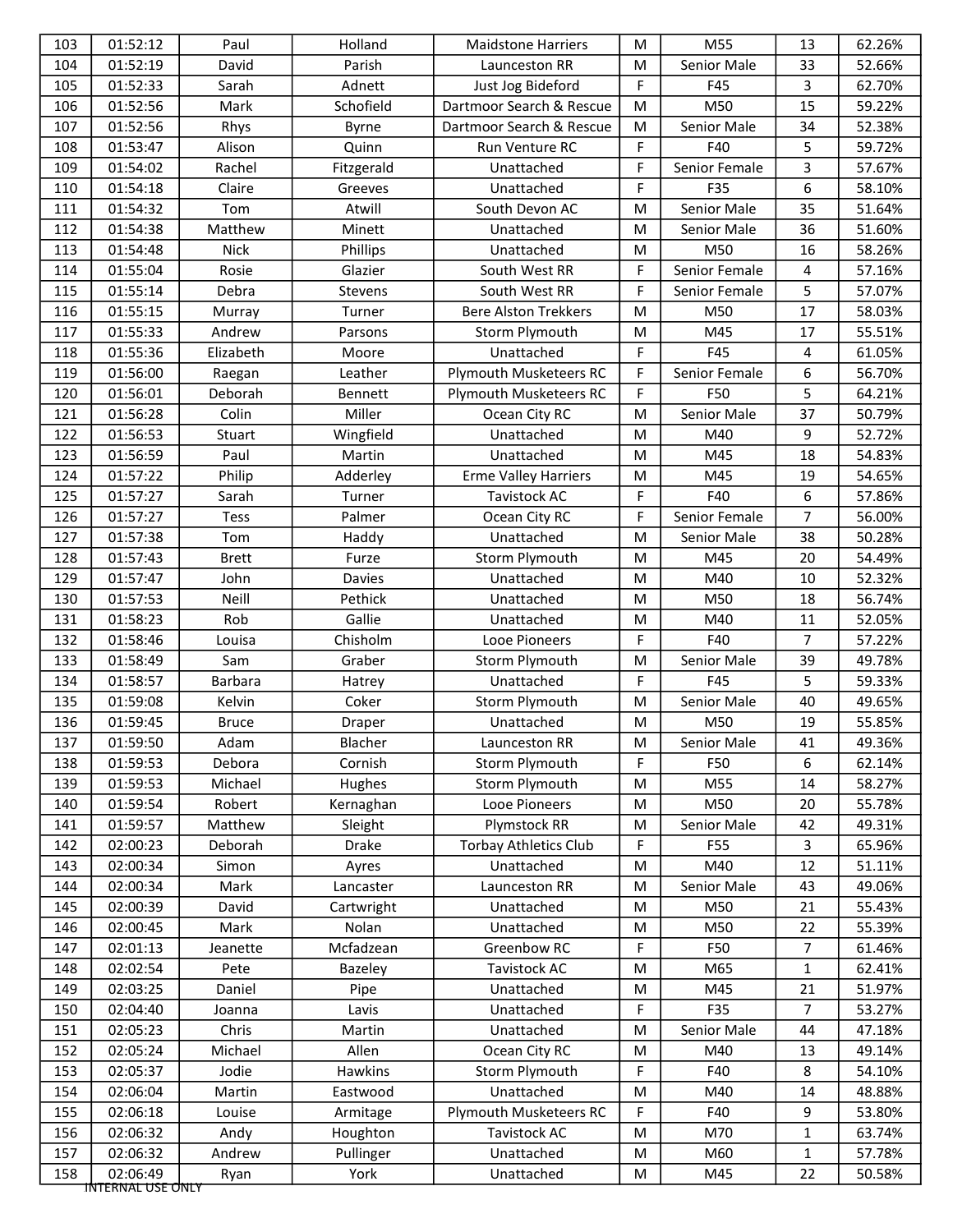| 159 | 02:07:29                             | Caroline     | Gentry          | Unattached                  | F | F50           | 8              | 58.44% |
|-----|--------------------------------------|--------------|-----------------|-----------------------------|---|---------------|----------------|--------|
| 160 | 02:07:41                             | Joanna       | Randall         | Teignbridge Trotters        | F | F35           | 8              | 52.01% |
| 161 | 02:08:16                             | Chris        | Whipp           | Plymouth Musketeers RC      | M | M55           | 15             | 54.46% |
| 162 | 02:08:32                             | Julie        | Cook            | Plymouth Musketeers RC      | F | F45           | 6              | 54.91% |
| 163 | 02:08:48                             | Stuart       | Hearne          | Unattached                  | M | M50           | 23             | 51.93% |
| 164 | 02:08:57                             | Jack         | White-Duncan    | Unattached                  | M | Senior Male   | 45             | 45.87% |
| 165 | 02:09:26                             | Kevin        | Chiswell        | Storm Plymouth              | M | M55           | 16             | 53.97% |
| 166 | 02:09:34                             | Helene       | Bond            | Unattached                  | F | F55           | 4              | 61.28% |
| 167 | 02:09:47                             | Julie        | Box             | Unattached                  | F | F55           | 5              | 61.18% |
| 168 | 02:10:26                             | <b>Nick</b>  | Read            | Unattached                  | M | M40           | 15             | 47.24% |
| 169 | 02:10:30                             | Peter        | Griffith        | Unattached                  | M | M70           | $\overline{2}$ | 61.80% |
| 170 | 02:10:37                             | Jane         | Miles           | Unattached                  | F | F45           | 7              | 54.03% |
| 171 | 02:10:37                             | Ben          | Batteson        | Team H                      | M | M45           | 23             | 49.11% |
| 172 | 02:10:48                             | James        | Nash            | South Devon AC              | M | Senior Male   | 46             | 45.22% |
| 173 | 02:11:15                             | Martin       | Carter          | Unattached                  | M | M50           | 24             | 50.96% |
| 174 | 02:11:27                             | Paul         | Whitmore        | Storm Plymouth              | M | Senior Male   | 47             | 45.00% |
| 175 | 02:11:34                             | Gary         | <b>Bishop</b>   | <b>Plymouth Harriers</b>    | M | M45           | 24             | 48.75% |
| 176 | 02:12:44                             | Deborah      | Delbridge       | Unattached                  | F | F50           | 9              | 56.13% |
| 177 | 02:12:54                             | Alex         | Lemon           | Unattached                  | M | M40           | 16             | 46.37% |
| 178 | 02:13:41                             | Michelle     | Cartlidge       | <b>Plymouth Harriers</b>    | F | F35           | 9              | 49.67% |
| 179 | 02:14:00                             | Rebecca      | Tydd            | Unattached                  | F | F45           | 8              | 52.67% |
| 180 | 02:14:18                             | Steve        | Hay             | Lonely Goat RC              | M | M60           | $\overline{2}$ | 54.44% |
| 181 | 02:14:22                             | Sarah        | Jones           | Unattached                  | F | F40           | 10             | 50.57% |
| 182 | 02:14:25                             | Dave         | Hardy           | Ocean City RC               | M | Senior Male   | 48             | 44.00% |
| 183 | 02:15:02                             | Sally        | Johnston        | <b>Tamar Trotters</b>       | F | F60           | 1              | 62.94% |
| 184 | 02:15:32                             | Serena       | Dyer            | South West RR               | F | F45           | 9              | 52.07% |
| 185 | 02:15:34                             | Sarah        | Chillingworth   | Unattached                  | F | F40           | 11             | 50.13% |
| 186 | 02:15:38                             | Julian       | Hobbs           | <b>Bitton RR</b>            | M | M55           | 17             | 51.51% |
| 187 | 02:15:44                             | Alix         | Reynolds        | Torbay Tri Club             | F | F40           | 12             | 50.06% |
| 188 | 02:15:49                             | Kathleen     | Allen           | Unattached                  | F | F55           | 6              | 58.46% |
| 189 | 02:16:14                             | Jo           | White           | Lonely Goat RC              | F | F45           | 10             | 51.80% |
| 190 | 02:16:56                             | Heather      | Coverdale       | South Devon AC              | F | F60           | 2              | 62.07% |
| 191 | 02:16:57                             | <b>Tracy</b> | Jones           | Unattached                  | F | F40           | 13             | 49.62% |
| 192 | 02:17:00                             | Tania        | Coker           | Storm Plymouth              | F | Senior Female | 8              | 48.00% |
| 193 | 02:17:35                             | John         | Madar           | Unattached                  | M | M60           | 3              | 53.14% |
| 194 | 02:17:44                             | Geraldine    | Madar           | Unattached                  | F | <b>F55</b>    | $\overline{7}$ | 57.65% |
| 195 | 02:17:44                             | Richard      | Windemer        | Launceston RR               | M | M70           | 3              | 58.56% |
| 196 | 02:18:11                             | Lynda        | Banbury         | Unattached                  | F | F60           | 3              | 61.51% |
| 197 | 02:18:26                             | Philip       | Spargo          | Truro RC                    | M | M65           | 2              | 55.40% |
| 198 | 02:19:20                             | Steven       | Martin          | Unattached                  | M | M55           | 18             | 50.14% |
| 199 | 02:19:43                             | Zoe          | Hopson          | Unattached                  | F | Senior Female | 9              | 47.07% |
| 200 | 02:19:44                             | Jonathan     | Roberts         | Plymouth Musketeers RC      | M | Senior Male   | 49             | 42.33% |
| 201 | 02:20:31                             | Claire       | Barlow          | <b>Bodmin RR</b>            | F | F45           | 11             | 50.22% |
| 202 | 02:20:35                             | Sandra       | Haynes          | Looe Pioneers               | F | F50           | 10             | 52.99% |
| 203 | 02:21:59                             | Rachel       | Godfrey         | Lonely Goat RC              | F | F50           | 11             | 52.47% |
| 204 | 02:25:28                             | John         | Jardine         | Unattached                  | M | M50           | 25             | 45.98% |
| 205 | 02:25:29                             | Paula        | Wilkinson       | Unattached                  | F | F50           | 12             | 51.21% |
| 206 | 02:28:21                             | Craig        | Griffiths       | Unattached                  | M | M45           | 25             | 43.24% |
| 207 | 02:29:08                             | Jeremy       | Parsons         | Unattached                  | M | M70           | 4              | 54.08% |
| 208 | 02:29:20                             | Katharine    | Layzell         | Honiton RC                  | F | F50           | 13             | 49.89% |
| 209 | 02:29:37                             | Andy         | Cowden          | <b>Bere Alston Trekkers</b> | M | M60           | 4              | 48.87% |
| 210 | 02:29:37                             | Paul         | Carver          | Run Venture RC              | M | M40           | 17             | 41.19% |
| 211 | 02:29:37                             | Rachel       | Anderson-Stacey | Run Venture RC              | F | F45           | 12             | 47.17% |
| 212 | 02:29:37                             | Lisa         | Nickel          | <b>Tavistock AC</b>         | F | F40           | 14             | 45.42% |
| 213 | 02:29:38                             | Mulvihill    | Lorna           | <b>Bere Alston Trekkers</b> | F | F35           | 10             | 44.38% |
| 214 | 02:29:58<br><u>INTERNAL USE ONLY</u> | Gary         | Tapp            | Storm Plymouth              | M | M45           | 26             | 42.77% |